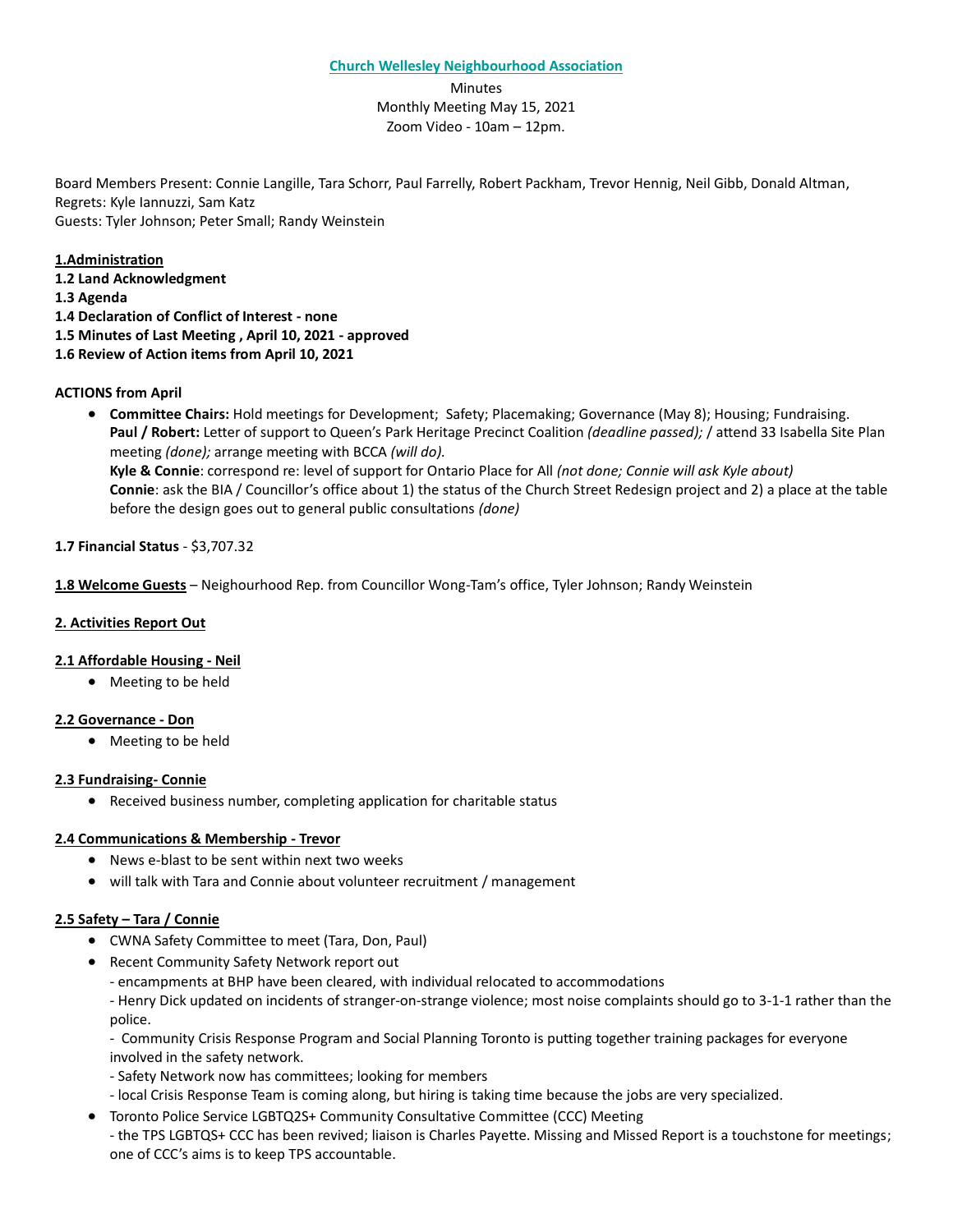- could use some outreach to community for more participation; Tara is interested in attending next meeting

- good conversation with Kira Ballan of Anishnawbe Health, speaking of struggles of Indigenous 2 Spirited people. Board voted to give a \$200 donation to Anishnawbe Health for basic needed items.

## **2.6 Development & Heritage – Paul**

- Tyler explained that section 37 funds are currently allocated at one third each to affordable housing, childcare and community/cultural recreation centres *in Ward 13,* though a small portion may be allocated to immediate neighbourhoodlevel capital improvements. Don and Tara said they believed all section 37 funds should be earmarked for the neighbourhood where the new building is erected. Tyler explained this would be difficult as each project only produces so much s.37 money, usually not nearly enough to complete a single major project, and that flexibility is needed so that resources are allocated within the Ward logically. Importantly, having the Ward-wide allocation means that s.37 money for developments that occur *outside of* the Church Wellesley neighbourhood can then be used *in* the Church Wellesley neighbourhood.
- 33 Isabella infill Site Plan meeting report out The meeting was supposed to be about the infill Site Plan, but was more focused on the landlord's plan for renovations to the 33 Isabella building itself (garage is being redone and windows will be replaced). Tenants had several concerns including having to vacate their apartment for 12 hours a day for a period of one week, as well as construction noise. The City Councillor's office is holding up approval of the infill Site Plan until these issues are resolved and will be meeting with the owner and property manager. Another Site Plan meeting specifically on the infill project will take place at a later date.
- 20-26 Maitland (former Catholic Childrens' Aid) Settlement Agreement
- No big box stores: Councillor Mike Layton pioneered a requirement that bans big retail chains (including banks) at the base of new development. Other councillors are following and it is being applied to the Crews / Tangos project. However, the requirement has not been tested at LPAT.
- Yorkville Community Heritage Resource Assessment Paul was invited to participate in this CHRA, which will identify all heritage resources in the area.
- 625 Church (Traders Building) has been appealed to the LPAT. The Heritage Board has moved to designate the property.
- FOSTRA (Federation of South Toronto Residents Associations) had their first organizing meeting, which Paul attended. The CWNA Board voted to join (\$25). Paul will be our primary delegate; Neil will be secondary delegate.
- Paul spoke with Nancy Chater on linear parks. Alexander Street Parkette: about half of the south part of the concrete path on the south east section of the parkette (adjacent to the restaurant) may be eliminated. The restaurant's side-door, at the galf-way point, is used to dispose of trash)
- Joint Bay-Cloverhill / Church Wellesley Green Loop meeting with Councillor's office on Tuesday as to wayfinding on the Loop. Paul and Connie will attend.
- Bumpkins Restaurant, which is beside James Canning Gardens, is for sale for \$12.8 million.
- 2 Carlton settled at 73 storeys \$14m in s.37 benefits.

### **2.7 Placemaking - Connie**

• Church Street Redesign – Tyler informed the Board that the architects would be presenting a draft plan at the monthly BIA Board meeting on May 31; Connie will attend; BIA will hold two online consultations in June: one for BIA members and the other for the general public. Consultant will submit a draft report to the BIA Board in August. The final (90%) design to be presented to the BIA Board in September. Plan will go to the BIA AGM for approval in November. Actual construction will be coordinated with YongeTOmorrow construction.

- Tyler noted that there would be an opportunity after the June consultations for CWNA to have input on extending some of the design elements from the plan beyond the BIA boundaries to the rest of the neighbourhood.

- April meeting report out:
	- Café TO modifications discussed; improved this year with more areas for people to sit and parkette with mural.
	- James Canning Gardens planted, waiting for playground to open

- Friends of Barbara Hall Park; meeting soon with BIA and 519 to get on the same page; CWNA would prefer to wait until the fall to bring an organizing meeting together.

- renaming of Alexander Street Parkette. We will move forward to get more input, though renamings are on hold at the City level until the pandemic lets up.

• Wellesley Green P Parking Lot – Tyler asked for CWNA's input on the future use of the parking lot: affordable housing and parkland or all parkland. The Board will discuss further and submit a letter to the Councillor. Don asked for more info on where the subway line lies below the parking lot.